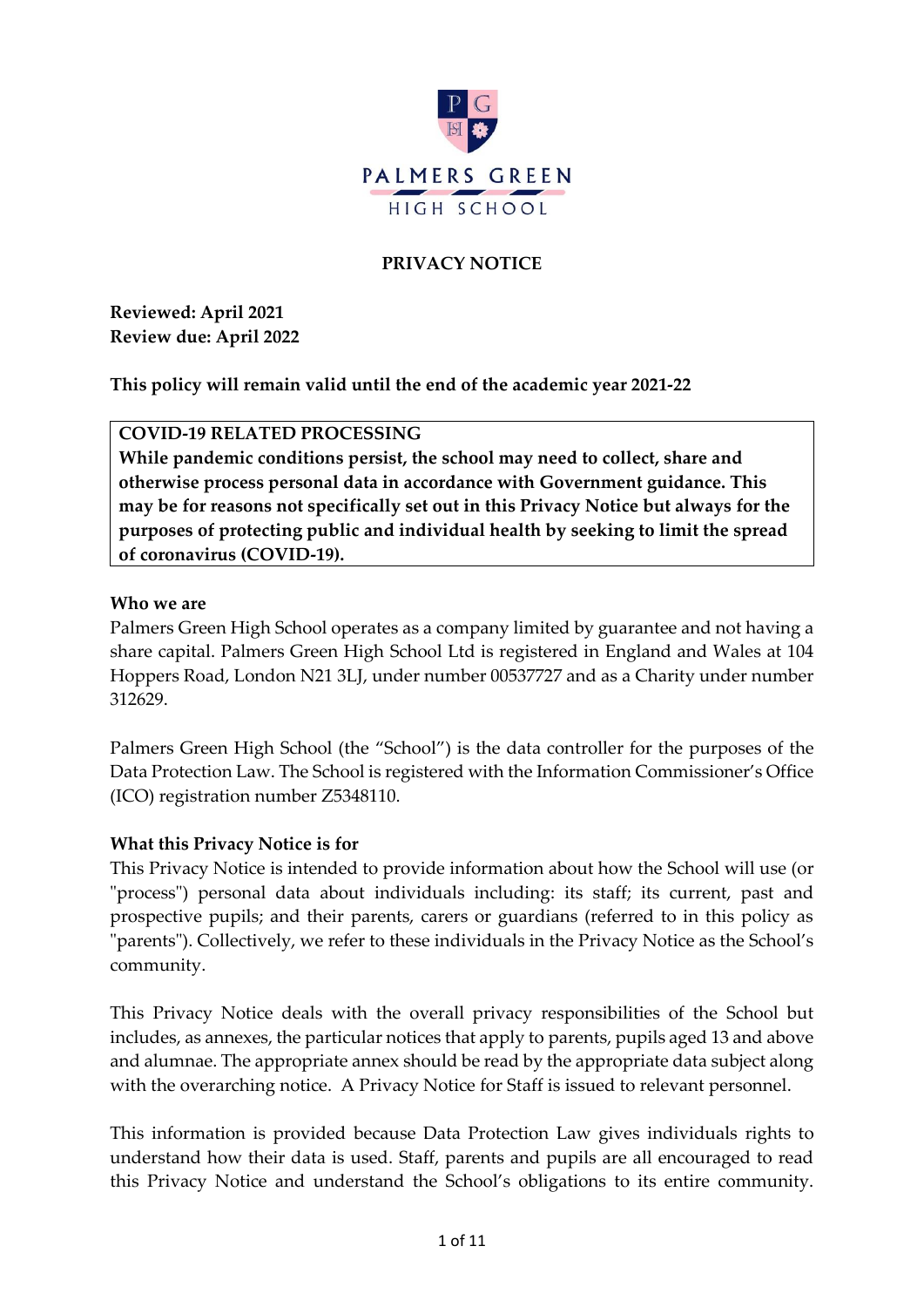However, the School has a separate Data Protection Policy and Privacy Notice applicable to its employees and other staff.

This Privacy Notice applies alongside any other information the School may provide about a particular use of personal data, for example when collecting data via an online or paper form.

This Privacy Notice also applies in addition to the School's other relevant terms and conditions and policies, including:

- any contract between the School and its staff or the parents of pupils;
- any policies or notices applicable to staff concerning the handling of personal data;
- the School's policy on taking, storing and using images of children;
- the School's CCTV policy;
- the School's biometrics policy;
- the School's retention of records policy;
- the School's safeguarding, academic, pastoral, or health and safety policies, including as to how concerns or incidents are recorded; and
- the School's IT policies, including its Acceptable Use Agreement/Code of Conduct for the use of ICT and Online Safety policy.

Anyone who works for, or acts on behalf of, the School (including staff, volunteers, governors and service providers) will be subject to suitable training and/or policies commensurate with their role.

## **Responsibility for Data Protection**

The School has appointed the Bursar as Data Protection Lead (DPL) who will deal with all your requests and enquiries concerning the School's uses of your personal data (see section on Your Rights below) and endeavour to ensure that all personal data is processed in compliance with this policy and Data Protection Law.

Correspondence should be addressed to:

Data Protection Lead Palmers Green High School 104 Hoppers Road London N21 3LJ

Email: [office@pghs.co.uk](mailto:office@pghs.co.uk) marked for the attention of the Data Protection Lead

## **Why the School needs to process personal data**

In order to carry out its ordinary duties to staff, pupils and parents, the School may process a wide range of personal data about individuals (including current, past and prospective staff, pupils or parents) as part of its daily operation.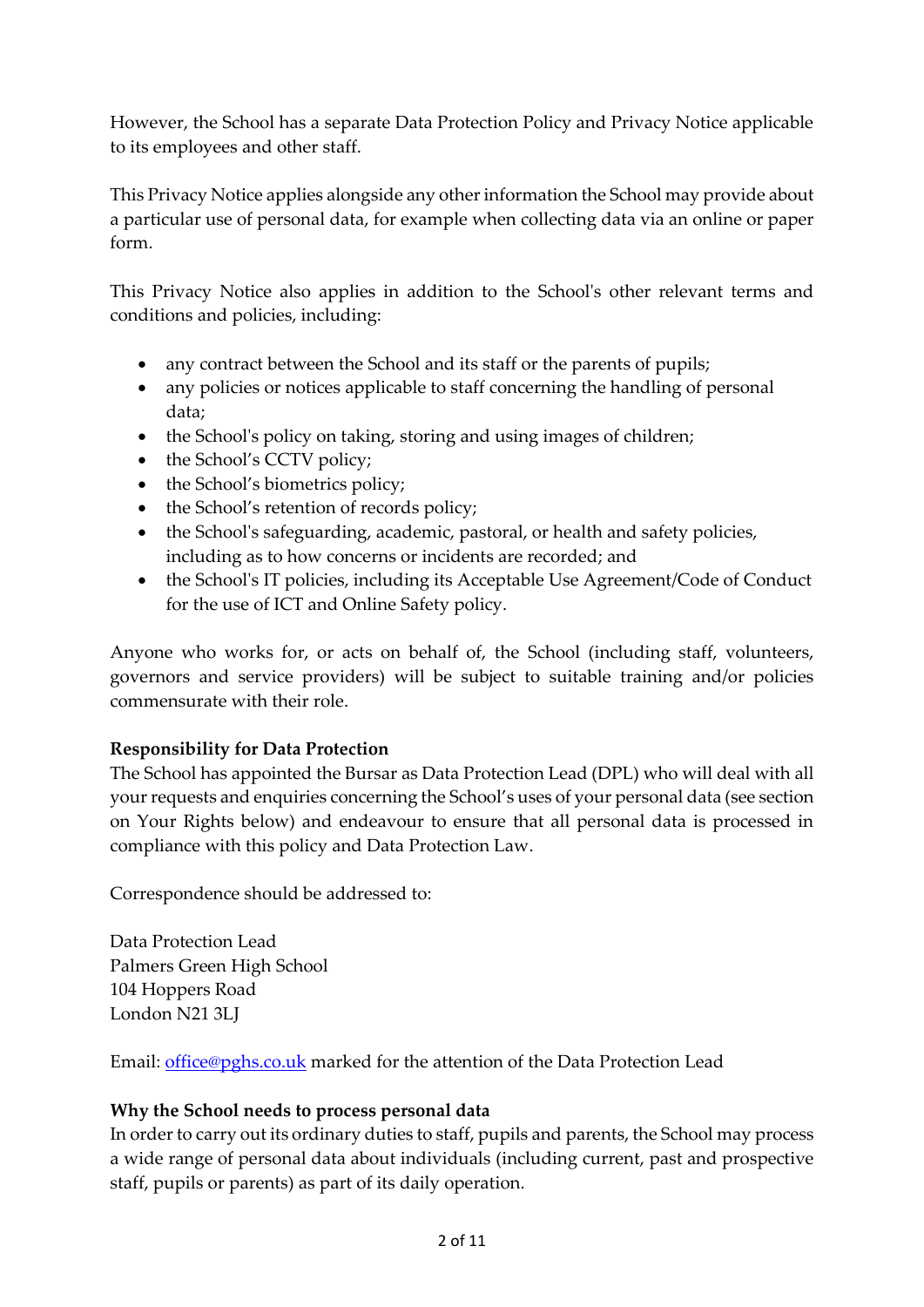Some of this activity the School will need to carry out in order to fulfil its legal rights, duties or obligations – including those under a contract with its staff, or parents of its pupils.

Other uses of personal data will be made in accordance with the School's legitimate interests, or the legitimate interests of another, provided that these are not outweighed by the impact on individuals, and provided it does not involve special or sensitive types of data.

The School expects that the following uses may fall within that category of its (or its community's) "legitimate interests":

- For the purposes of pupil selection to confirm the identity of prospective pupils and their parents and retain a record if appropriate for the purpose of future applications or openings;
- To provide education services, including musical education, physical training or spiritual development, career services, and extra-curricular activities to pupils, and monitoring pupils' progress and educational needs, including where such services are provided remotely (either temporarily or permanently);
- Maintaining relationships with alumnae and the School community;
- For the purposes of management planning and forecasting, research and statistical analysis, including that imposed or provided for by law;
- To enable relevant authorities to monitor the School's performance and to intervene or assist with incidents as appropriate;
- To give and receive information and references about past and current and prospective members of staff for recruitment purposes;
- To give and receive information and references about past, current and prospective pupils, including relating to outstanding fees or payment history, to/from any educational institution that the pupil attended or where it is proposed they attend; and to provide references to potential employers of past pupils;
- To enable pupils to take part in national or other assessments, and to publish the results of public examinations or other achievements of pupils of the School;
- To safeguard pupils' health and welfare and provide appropriate pastoral care;
- To monitor (as appropriate) use of the School's IT and communications systems in accordance with the School's Acceptable Use Agreement/Code of Conduct for the use of ICT;
- To make use of photographic images of pupils in School publications, on the School website and (where appropriate) on the School's social media channels in accordance with the School's policy on taking, storing and using images of children;
- For security purposes, including CCTV in accordance with the School's CCTV policy;
- For regulatory record keeping/compliance purposes in respect of immigration requirements as an employer; and
- Where otherwise reasonably necessary for the School's purposes, including to obtain appropriate professional advice and insurance for the School.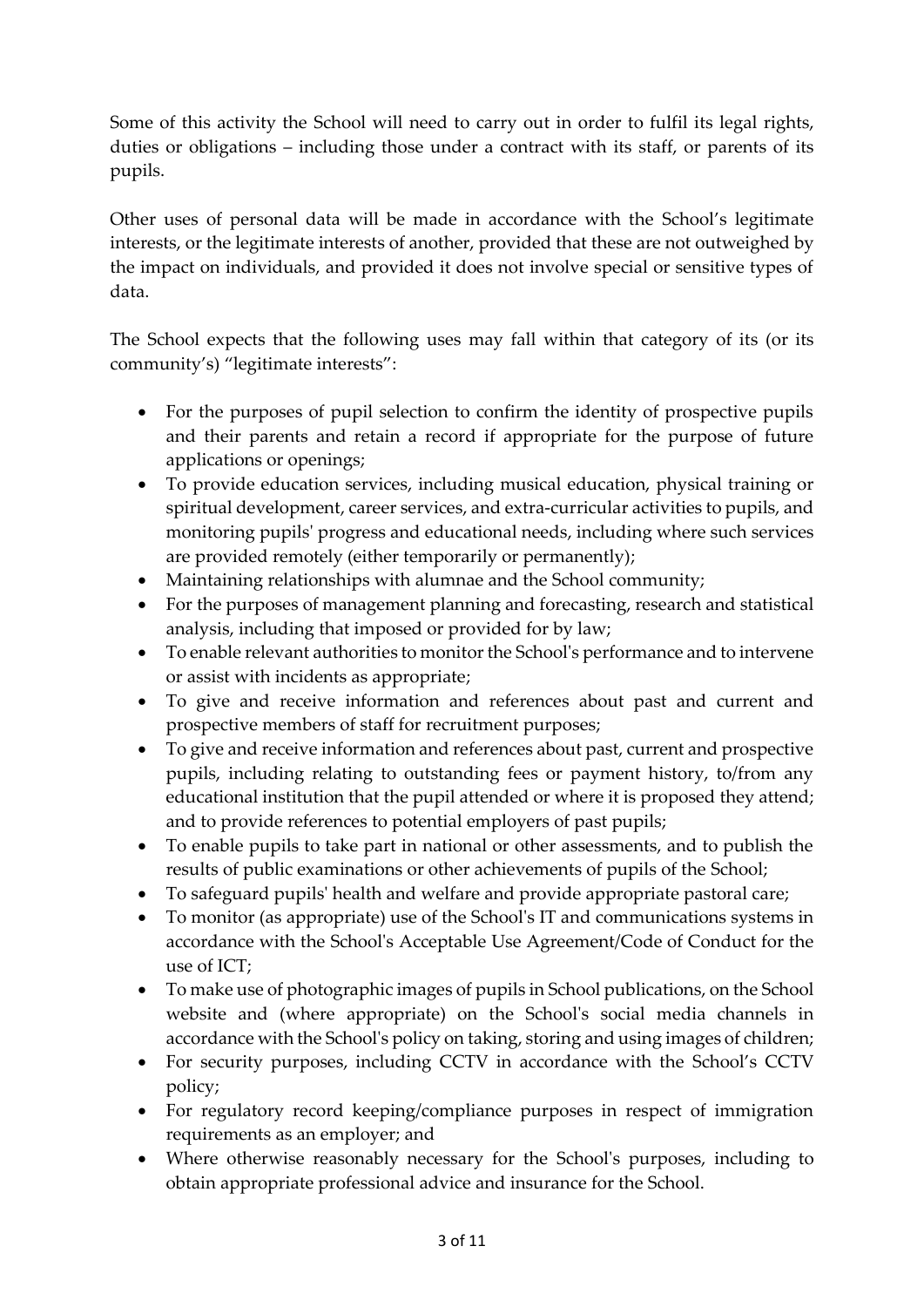In addition, the School may need to process special category personal data (concerning health, ethnicity, religion, biometrics or sexual life) or criminal records information (such as when carrying out DBS checks) in accordance with rights or duties imposed on it by law, including as regards safeguarding and employment, or from time to time by explicit consent where required. These reasons may include:

- To safeguard pupils' health and welfare and provide appropriate pastoral (and where necessary, medical) care, and to take appropriate action in the event of an emergency, incident or accident, including by disclosing details of an individual's medical condition where it is in the individual's interests to do so: for example, for medical advice, social services, insurance purposes or to organisers of School trips;
- To comply with public health requirements in respect of Covid-19 (or similar) testing, including managing on-site testing and/or processing the results of tests taken by pupils or other members of the School community, and sharing this information with relevant health authorities;
- To provide educational services in the context of any special educational needs of a pupil;
- To provide spiritual education in the context of any religious beliefs;
- In connection with employment of its staff, for example DBS checks, welfare or pension plans;
- To run a cashless catering service that operates on biometric data;
- As part of any School or external complaints, disciplinary or investigation process that involves such data, for example if there are SEND, health or safeguarding elements; or
- For legal and regulatory purposes (for example child protection, diversity monitoring, health and safety, and immigration compliance) and to comply with its legal obligations and duties of care.

# **Types of personal data processed by the School**

This will include by way of example:

- names, addresses, telephone numbers, e-mail addresses and other contact details;
- biometric information, which will be collected and used by the School in accordance with the School's Biometrics Policy.
- bank details and other financial information, e.g. about parents who pay fees to the School and about employees for payroll purposes, and any anti money laundering information we are required to collect by law;
- past, present and prospective pupils' academic, disciplinary, admissions and attendance records (including information about any special needs), and examination scripts and marks;
- personnel files, including in connection with academics, employment or safeguarding;
- nationality and other immigration status information (e.g. right to work/study), including copies of passport information;
- where appropriate, information about individuals' health, and contact details for their next of kin;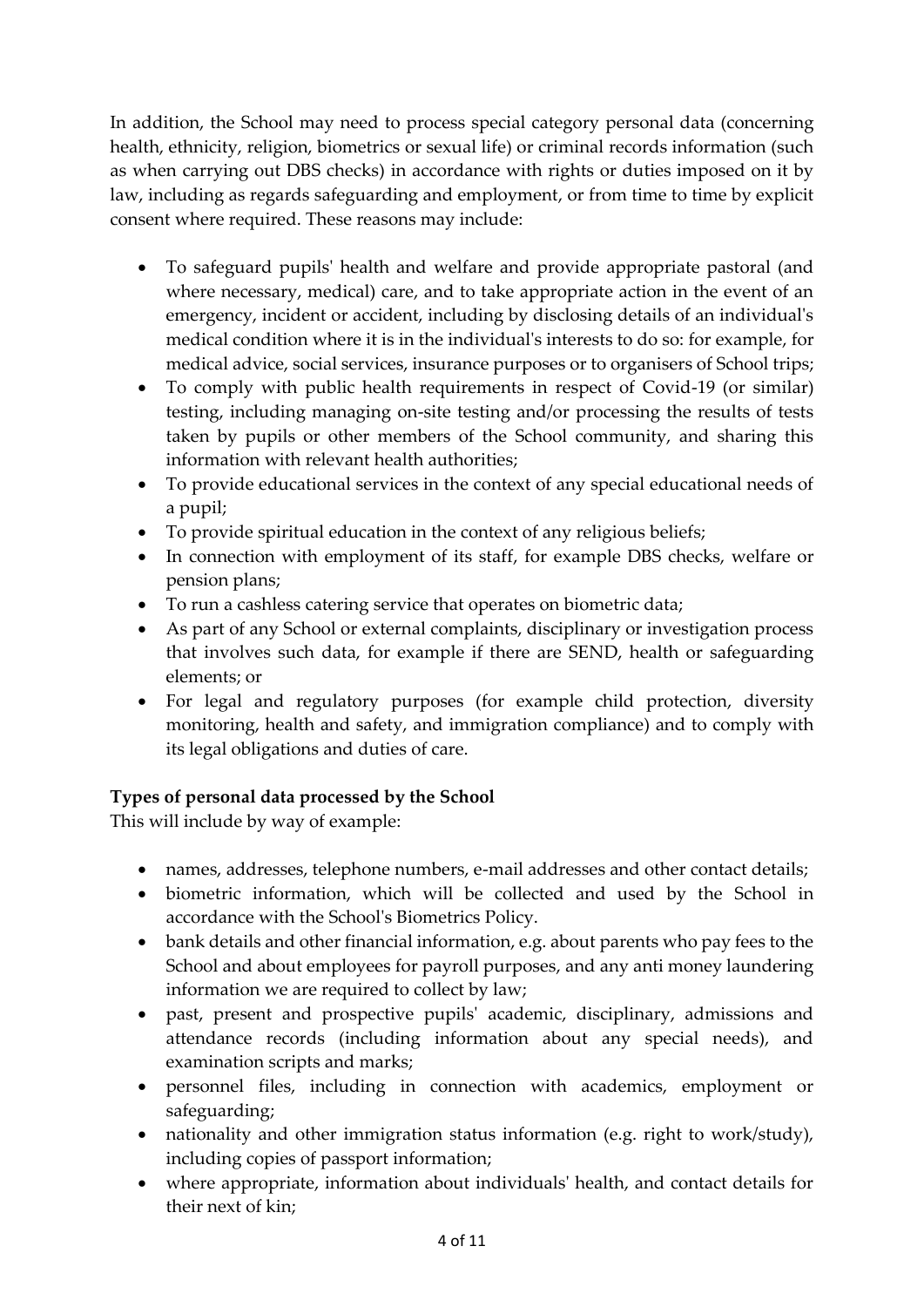- references given or received by the School about pupils, and information provided by previous educational establishments and/or other professionals or organisations working with pupils;
- correspondence with and concerning staff, pupils and parents (past and present); and
- images of pupils (and occasionally other individuals) engaging in School activities, and images captured by the School's CCTV system (in accordance with the School's policy on taking, storing and using images of children);

# **How the School collects data**

Generally, the School receives personal data from the individual directly (including, in the case of pupils, from their parents). This may be via a form, or simply in the ordinary course of interaction or communication (such as email or written assessments).

However, in some cases personal data may be supplied by third parties (for example another school, or other professionals or authorities working with that individual).

## **Who has access to personal data and who the School shares it with**

# Processing by third parties

For the most part, personal data collected by the School will remain within the School, and will be processed by appropriate individuals only in accordance with access protocols (i.e. on a 'need to know' basis). However, some functions are outsourced including IT support. In accordance with Data Protection Law, this type of external data processing is always subject to contractual assurances that personal data will be kept securely and used only in accordance with the School's specific directions.

## Data sharing

Occasionally, the School will need to share personal information relating to its community of staff, pupils and parents with third parties, such as:

- appropriate contractors, such as visiting music teachers;
- professional advisers (e.g. lawyers, insurers and accountants);
- examination boards;
- Stage 3 complaints panels, which will include independent panel members;
- third parties and their advisers in the event of a possible or actual sale, merger or other restructuring of the School; and
- government authorities (e.g. HMRC, DfE, police, the Home Office or a relevant public health/NHS body and/or local authority) and/or appropriate regulatory bodies e.g. the Teaching [Regulation Agency](https://www.gov.uk/government/organisations/teaching-regulation-agency)**,** the [Independent Schools](https://www.isi.net/)  [Inspectorate](https://www.isi.net/)**,** the [Charity Commission.](https://www.gov.uk/government/organisations/charity-commission)

## Access to sensitive data

Particularly strict rules of access apply in the context of "special category" data, most notably:

• medical records: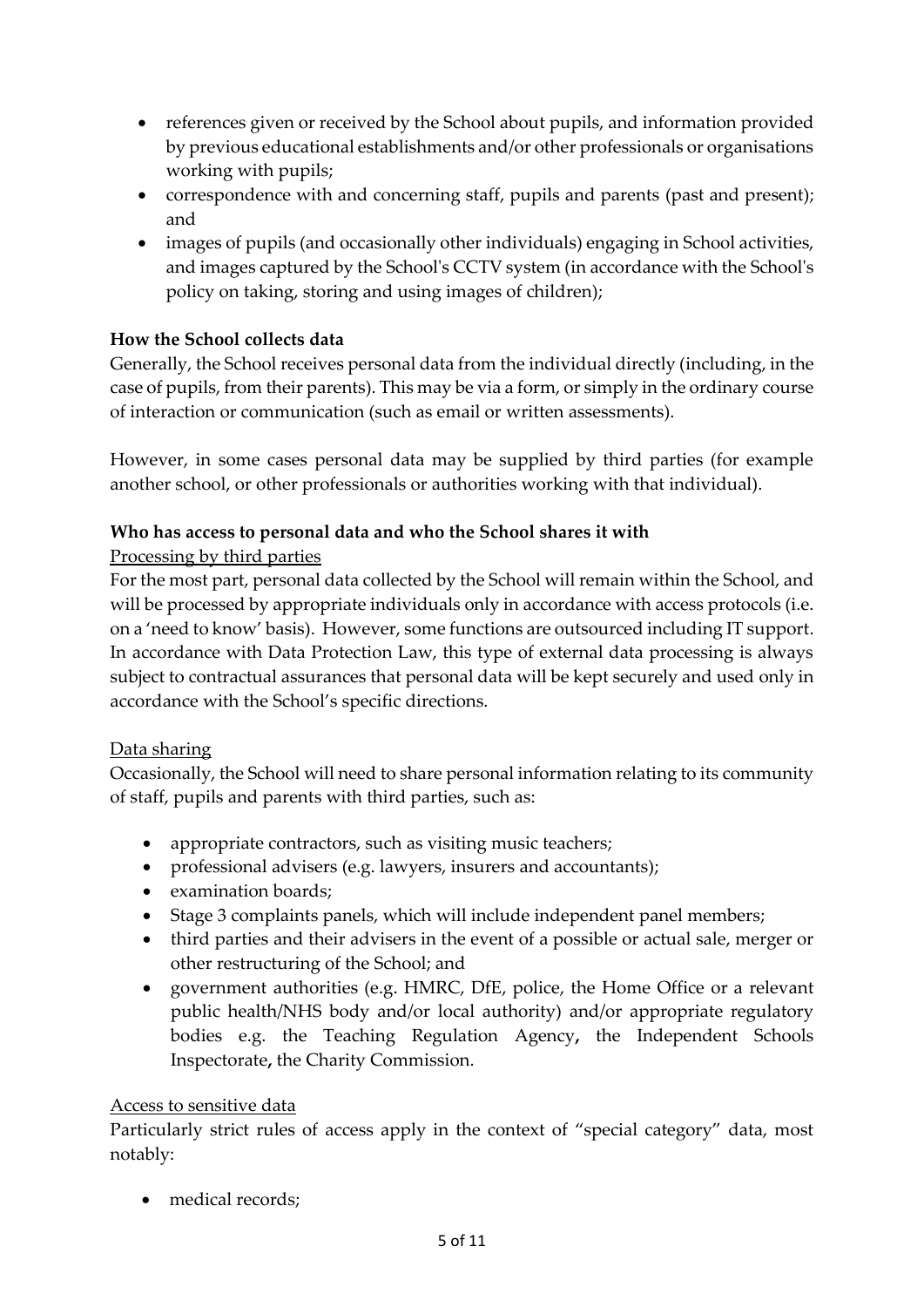- safeguarding files; and
- some pastoral files.

# Medical data

The School needs to process such information to comply with statutory duties and to keep pupils and others safe but the School will ensure only authorised staff can access information on a need-to-know basis. This may include wider dissemination if needed for School trips or for catering purposes. Express consent will be sought where appropriate.

However, a certain amount of any SEND pupil's relevant information will need to be provided to staff more widely in the context of providing the necessary care and education that the pupil requires.

Staff, pupils and parents are reminded that the School is under duties imposed by law and statutory guidance, including [Keeping Children Safe in Education](https://www.gov.uk/government/publications/keeping-children-safe-in-education--2) (KCSIE,) to record or report incidents and concerns that arise or are reported to it, in some cases regardless of whether they are proven, if they meet a certain threshold of seriousness in their nature or regularity. This may include file notes on personnel or safeguarding files, and in some cases referrals to relevant authorities such as the LADO or police.

KCSIE also requires that, whenever a child leaves the School to join another school or college, their child protection file is promptly provided to the new organisation. The School will retain a copy in accordance with its retention policy for material related to safeguarding matters.

For further information about this, please view the School's Child Protection and Safeguarding Policy.

## **How long we keep personal data**

The School will retain personal data securely and only in line with how long it is necessary to keep for a legitimate and lawful reason. However, incident reports and safeguarding files will need to be kept much longer, in accordance with specific legal requirements. If you have any specific queries about how this policy is applied, or wish to request that personal data that you no longer believe to be relevant is considered for erasure, please contact the DPL. However, please bear in mind that the School will often have lawful and necessary reasons to hold on to some personal data even following such a request**.**

A limited and reasonable amount of information will be kept for archiving purposes, for example; and even where you have requested we no longer keep in touch with you, we will need to keep a record of the fact in order to fulfil your wishes (called a "suppression record").

PGHS observes the principles of the General Data Protection Regulation (GDPR) with regard to the general storage and retention of records and documents and in particular the efficient and secure storage of personal data, notably: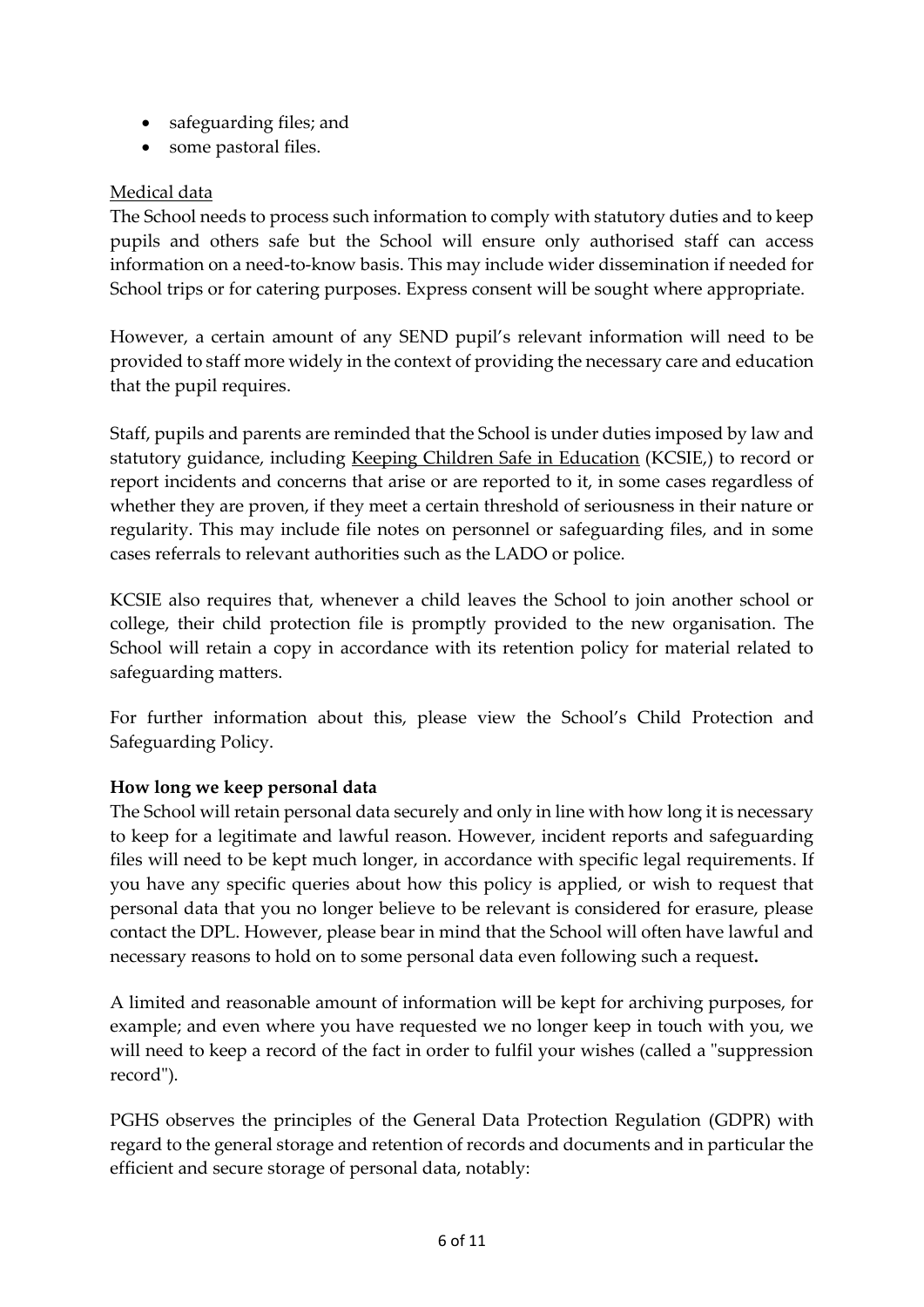- All information held by the School needs to be justifiable, by reference to its purpose;
- The School must be transparent and accountable as to what information it holds;
- The School must understand and explain the reasons why they hold data which also means keeping records that explain how decisions around personal data are made;
- The School must be prepared to respond to subject access requests;
- The School must be able to amend, delete or transfer data promptly upon any justified request, or otherwise prepared to explain why they will not;
- It should be possible to audit how personal data was collected and when; and
- Sensitive data must be held securely, accessed only by those with reason to view it.

## **Keeping in touch and supporting the School**

The School will use the contact details of parents, alumnae and other members of the School community to keep them updated about the activities of the School, or alumnae and parent events of interest, including by sending updates and newsletters, by email and by post. Unless the relevant individual objects, the School may also contact parents and/or alumnae by post and email in order to promote and raise funds for the School.

Should you wish to limit or object to any such use, or would like further information about them, please contact the DPL in writing. You always have the right to withdraw consent, where given, or otherwise object to direct marketing or fundraising. However, the School may need nonetheless to retain some of your details (not least to ensure that no more communications are sent to that particular address, email or telephone number).

## **Your rights**

## Rights of access, etc.

Individuals, both parents and pupils, have various rights under Data Protection Law to access and understand their own personal data held and processed by the School, and in some cases ask for it to be erased or amended, or to have it transferred elsewhere, or for the School to stop processing it, but subject to certain exemptions and limitations.

The School will endeavour to respond to any such written requests as soon as is reasonably practicable and in any event within statutory time-limits (which is generally one month, but actually fulfilling more complex or multiple requests, e.g. those involving third party information, make take 1-2 months longer).

The School will be better able to respond quickly to smaller, targeted requests for information made during term time. If the request is manifestly excessive or similar to previous requests, the School may ask you to reconsider or require a reasonable fee for the administration costs of complying with the request, or in certain cases refuse the request (but only where data protection law allows it and in accordance with relevant regulatory guidance).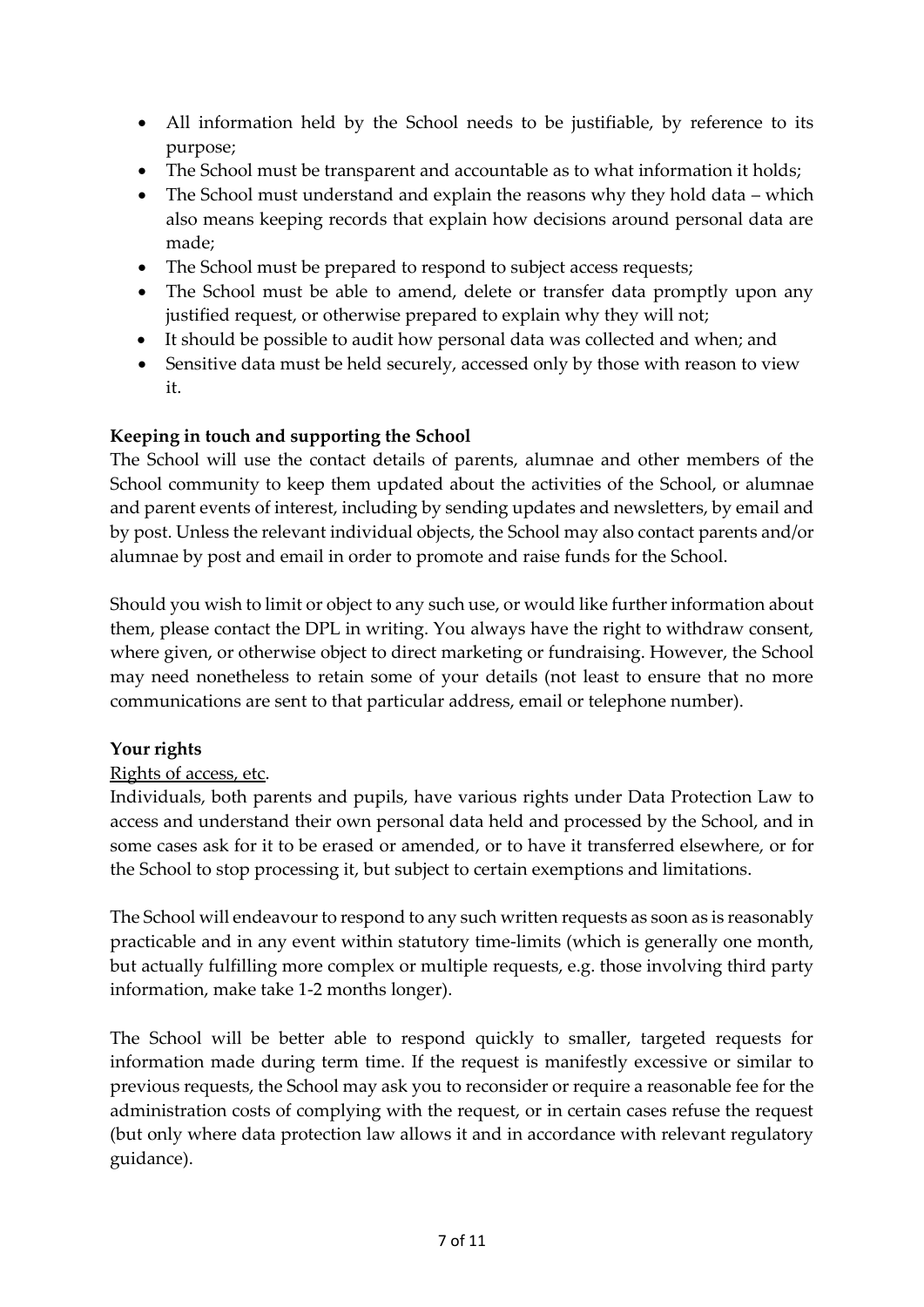#### Requests that cannot be fulfilled

You should be aware that GDPR rights (including the right of access) are limited to your own personal data and certain data is exempt. This will include information that identifies other individuals (and parents need to be aware this may include their own children, in certain limited situations – please see further below), or information which is subject to legal professional privilege (for example legal advice given to or sought by the School, or documents prepared in connection with legal action or where a duty of confidence is owed by a legal adviser).

The School is also not required to disclose any pupil examination scripts (or other information consisting solely of pupil test answers, potentially including mock examination scripts or other types of examinations/tests used to assess performance although markers' comments may still be disclosed if they constitute pupil personal data). The School is also not required to provide examination or other test marks ahead of their ordinary publication date; nor share any confidential reference held by the School that was (or will be) given for the purposes of the education, training, appointment or employment of any individual.

These exemptions necessarily apply also in the context of teacher-assessed grades, or the equivalent, where required in the absence of formal public examinations due to pandemic conditions. Pupils will be informed of how the examination system is operating for the academic year 2021-22 following the release of guidance to schools from the DfE and other relevant bodies.

You may have heard of the "right to be forgotten". However, we will sometimes have compelling reasons to refuse specific requests to amend, delete or stop processing your (or your child's) personal data: for example, a legal requirement, or where it falls within a proportionate legitimate interest identified in this Privacy Notice. Generally, if the School still considers the processing of the personal data to be reasonably necessary, it is entitled to continue. All such requests will be considered on their own merits.

#### Pupil requests by or on behalf of pupils

Pupils can make subject access requests for their own personal data, provided that, in the reasonable opinion of the School, they have sufficient maturity to understand the request they are making (see section Whose Rights? below). A pupil of any age may ask a parent or other representative to make a subject access request on their behalf.

Indeed, while a person with parental responsibility will generally be entitled to make a subject access request on behalf of younger pupils, the law stills considers the information in question to be the child's. For older pupils, the parent making the request may need to evidence their child's authority for the specific request. Requests not considered in the child's best interests may sometimes be refused.

Pupils aged 13 years and above are generally assumed to have this level of maturity, although this will depend on both the child and the personal data requested, including any relevant circumstances at home. Slightly younger children may however be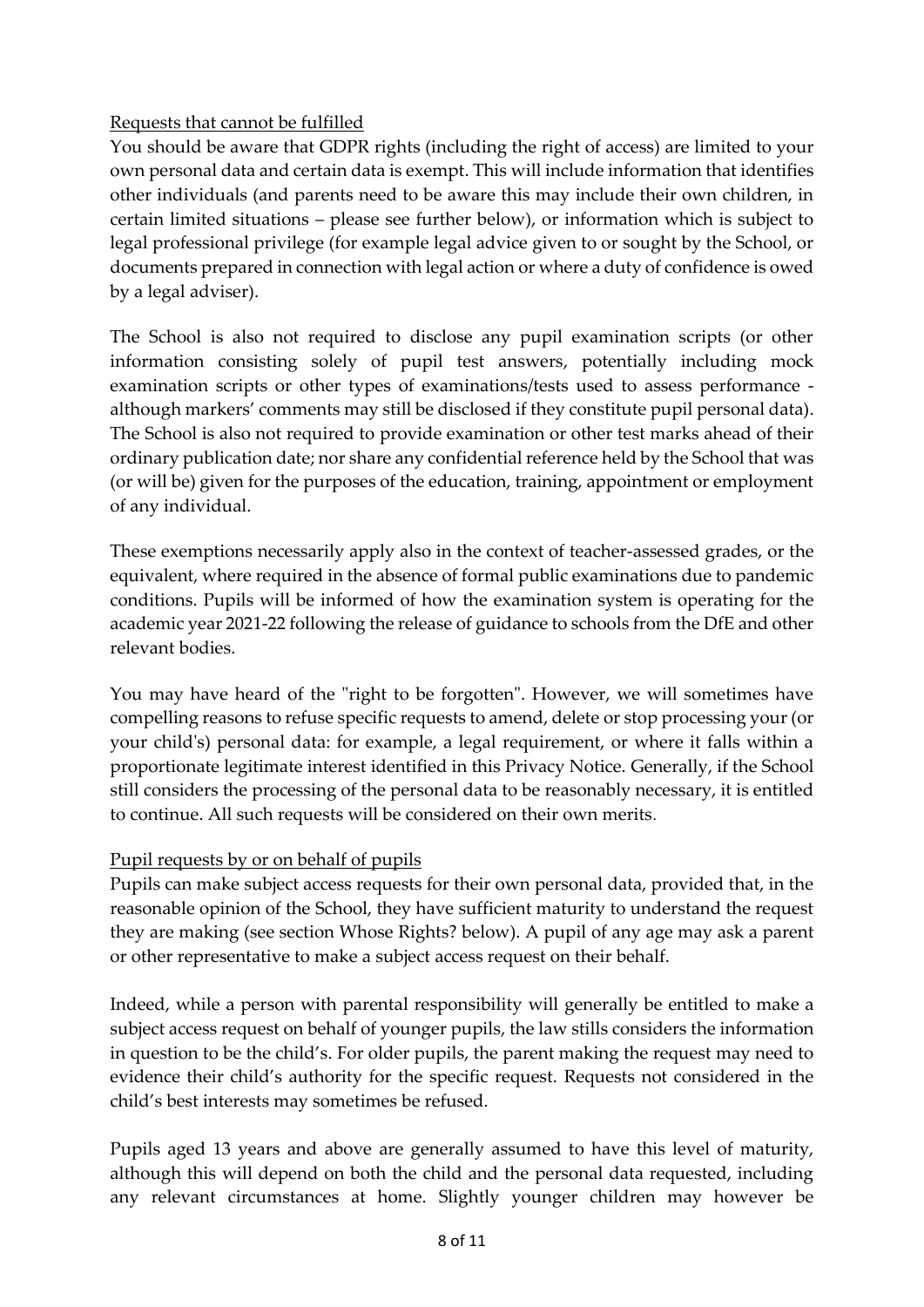sufficiently mature to have a say in this decision, depending on the child and the circumstances.

#### Parental requests

It should be clearly understood that the rules on subject access are not the sole basis on which information requests are handled. Parents may not have a statutory right to information, but they and others will often have a legitimate interest or expectation in receiving certain information about pupils without their consent. The School may consider there are lawful grounds for sharing with or without reference to that pupil.

Parents will in general receive educational and pastoral updates about their children, in accordance with the Parent Contract. Where parents are separated, the School will in most cases aim to provide the same information to each person with parental responsibility, but may need to factor in all the circumstances including the express wishes of the child, court orders or pastoral issues.

All information requests from, on behalf of, or concerning pupils – whether made under subject access or simply as an incidental request – will therefore be considered on a case by case basis.

#### Consent

Where the School is relying on consent as a means to process personal data, any person may withdraw this consent at any time (subject to similar age considerations as above). Examples where we do rely on consent are: biometrics and certain types of uses of images. Please be aware however that the School may not be relying on consent but have another lawful reason to process the personal data in question even without your consent. That reason will usually have been asserted under this Privacy Notice or may otherwise exist under some form of contract or agreement with the individual (e.g. an employment or parent contract).

#### Whose rights?

The rights under Data Protection Law belong to the individual to whom the data relates. However, the School will often rely on parental authority or notice for the necessary ways it processes personal data relating to pupils - for example, under the Parent Contract, or via a form. Parents and pupils should be aware that this is not necessarily the same as the School relying on strict consent (see section on Consent above).

Where consent is required, it may in some cases be necessary or appropriate – given the nature of the processing in question, and the pupil's age and understanding – to seek the pupil's consent either alongside or in place of parental consent. Parents should be aware that in such situations they may not be consulted, depending on the interests of the child, the parents' rights at law or under their contract, and all the circumstances.

In general, the School will assume that pupils' consent is not required for ordinary disclosure of their personal data to their parents, e.g. for the purposes of keeping parents informed about the pupil's activities, progress and behaviour, and in the interests of the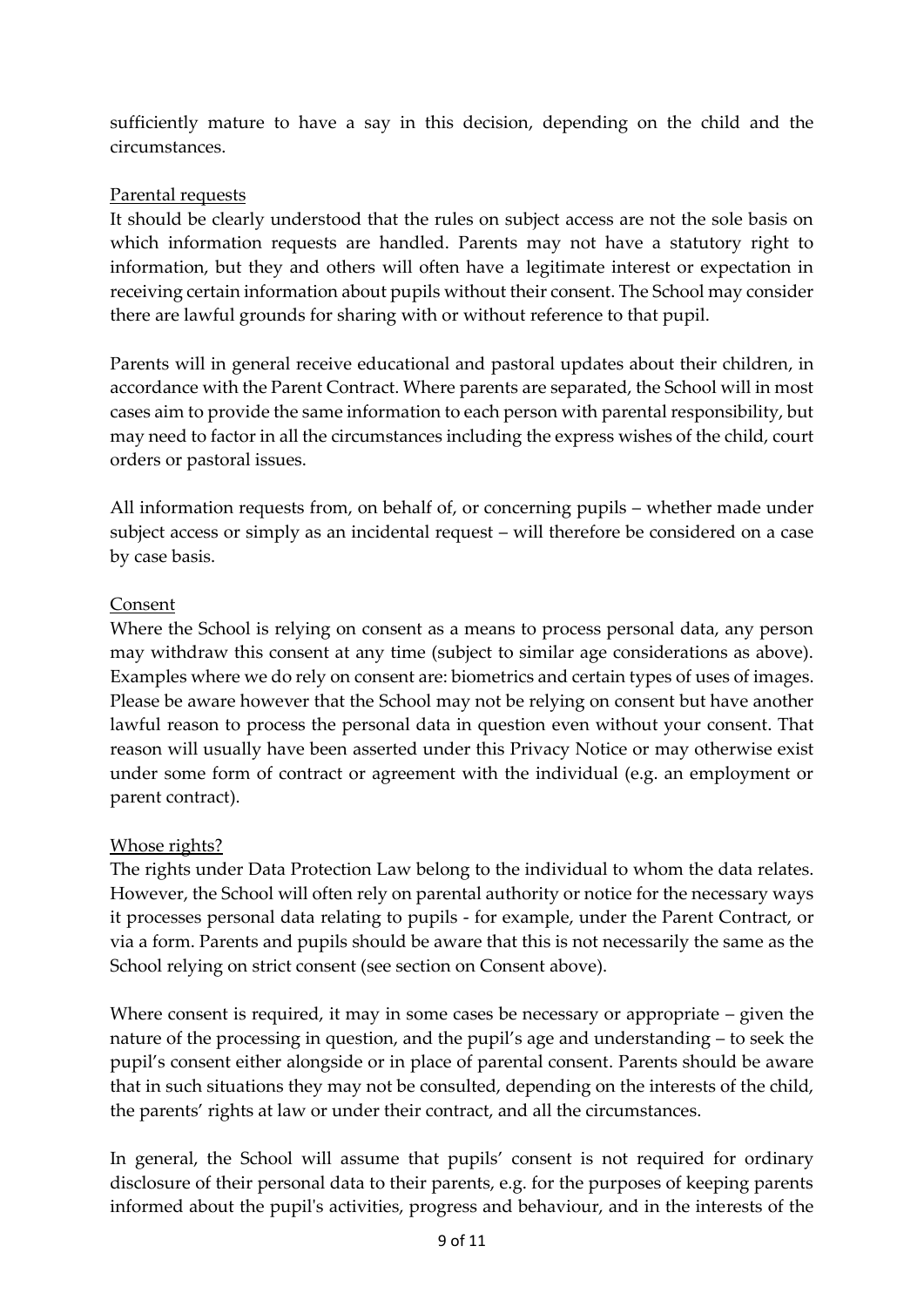pupil's welfare. That is, unless, in the School's opinion, there is a good reason to do otherwise.

However, where a pupil seeks to raise concerns confidentially with a member of staff and expressly withholds their agreement to their personal data being disclosed to their parents, the School may be under an obligation to maintain confidentiality unless, in the School's opinion, there is a good reason to do otherwise; for example, where the School believes disclosure will be in the best interests of the pupil or other pupils, or if required by law.

Pupils are required to respect the personal data and privacy of others, and to comply with the School's Pupil Acceptable Use Agreement/Code of Conduct for use of ICT and the School Regulations. Staff are under professional duties to do the same as covered under the relevant staff policy.

#### **Data Accuracy and Security**

The School will endeavour to ensure that all personal data held in relation to an individual is as up to date and as accurate as possible. Individuals must please notify the School of any changes to important information, such as contact details, held about them.

An individual has the right to request that any out-of-date, irrelevant or inaccurate information about them is erased or corrected (subject to certain exemptions and limitations under Data Protection Law): please see above for details of why the School may need to process your data, or who you may contact if you disagree.

The School will take appropriate technical and organisational steps to ensure the security of personal data about individuals, including policies around use of technology and devices, and access to School systems. All staff and governors will be made aware of this policy and their duties under Data Protection Law and receive relevant training.

#### **This Policy**

The School will update this Privacy Notice from time to time. Any substantial changes that affect your rights will be provided to you directly as far as is reasonably practicable.

## **Queries and Complaints**

Any comments or queries on this policy should be directed in writing to:

Data Protection Lead, Palmers Green High School, 104 Hoppers Road, London N21 3LJ Email: office@pghs.co.uk

If an individual believes that the School has not complied with this policy or acted otherwise than in accordance with Data Protection Law, they should utilise the School complaints procedure and should also notify the DPL. You can also make a referral to or